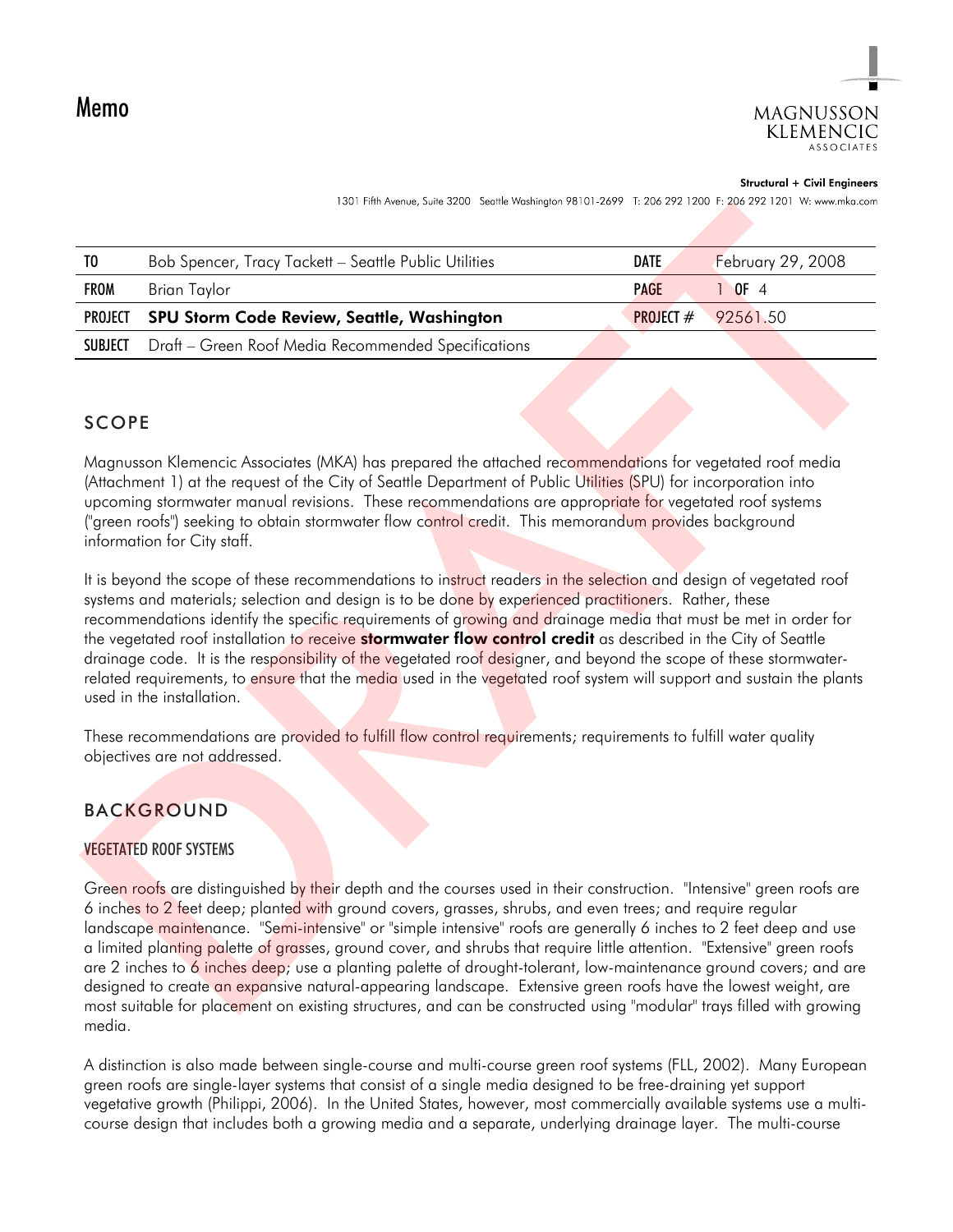Memo



Structural + Civil Engineers

Page 2

approach enables more robust planting palettes. Many designers and most of the roofing companies that provide green roof systems believe that additional protection is provided to the roof's waterproof membrane by using the separate drainage layer, a factor that seems to drive the use of multi-course over single-course systems to date in North America (Phillippi, 2006; Carey, 2006). Paper Control of the most planning pair and the collision of the real most of the control of the control of the control of the control of the control of the control of the control of the control of the control of the contr

#### VEGETATED ROOF STORMWATER CONTROL FACTORS

Attachment 2 provides a description of green roof hydrologic processes. The ultimate stormwater control performance of a green roof system is determined by many factors, including the following (Taylor & Ganges, 2007):

- Rainfall intensity and climate
- Type of vegetated system
- Roof pitch
- Drainage layer materials
- Drainage layer configuration and thickness
- Presence and spacing of interceptor drain channels
- Growing media properties and thickness
- Water retention mats and boards
- Roof micro-climate and solar exposure
- Density of plant cover
- Species of plants used

The attached criteria are for the engineered drainage and growing media.

Drainage mats and boards are frequently used in multi-course systems. These generally provide a free-draining open area for collected water to flow to the roof drain. Many also provide "egg carton"-shaped cups that can retain a portion of the water collected for eventual evapotranspiration. MKA's research suggests that these boards/mats do not provide sufficient moisture storage to affect peak runoff rates in Seattle; drainage mats and boards should be sized and installed in accordance with the manufacturer's recommendations and are not specified in the attached recommendations.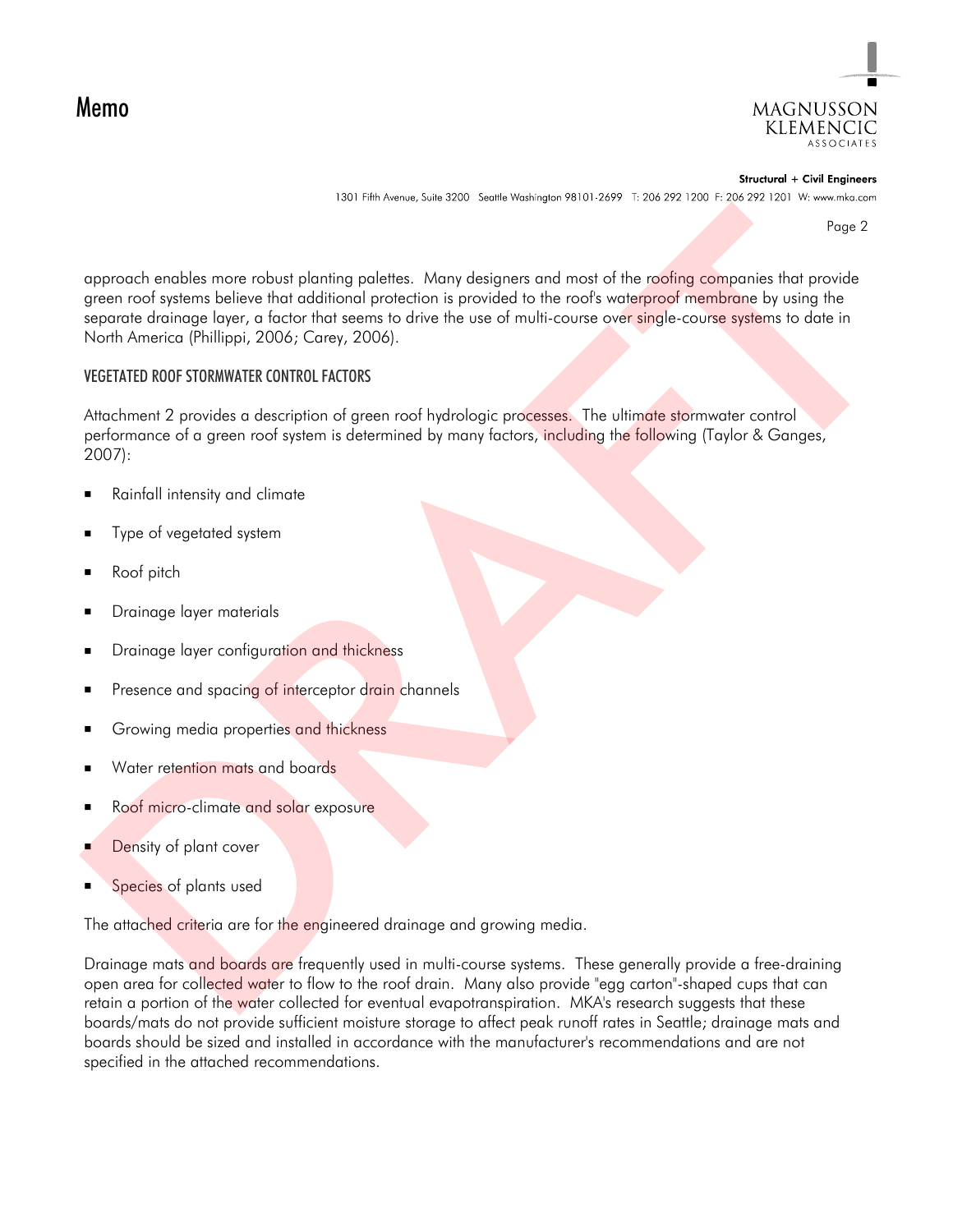Memo



Structural + Civil Engineers 1301 Fifth Avenue, Suite 3200 Seattle Washington 98101-2699 T: 206 292 1200 F: 206 292 1201 W: www.mka.com

Page 3

The stormwater control effectiveness of media used in a vegetated roof system is primarily determined by how much moisture the media can hold, both permanently and temporarily, and by the rate that temporarily held moisture (beyond the media capacity) drains from the vegetated roof assembly to the roof drain(s). Retained water is typically held within the media until evapotranspiration diminishes the moisture level to the field capacity of the media. Excess water is detained within the media assembly as it travels downward to the impermeable layer and then laterally through the drainage layer to the roof drain. Four external enterpretations of model used in a vegetable from system is principly determined by how much model commonly and the four model commonly and the four model (because the model commonly and model to the control

The media parameters that influence the volume and rate of drainage are the porosity, permeability (also called the saturated hydraulic conductivity), field capacity, and maximum water capacity. The media particle-size-distribution (gradation) and the material properties of components used in the media are the predominate factors that determine these physical hydraulic parameters for a specific system configuration.

Organic content is a factor that influences the hydraulic performance of the system indirectly. Overall, there is still debate in the green roof community regarding the maximum acceptable/desirable level of organic content; MKA believes additional data are needed before constraining the organic content in media by stormwater code-related requirements. The influence and effects of the organic material on the system performance will be reflected in the testing for the design requirements and properties described in the recommendations.

#### PERMANENCE AND LONGEVITY

For a vegetated roof system to provide stormwater flow control, the media must resist wind and water erosion and stay in place on the roof. Therefore, while it is not a specific media material specification, MKA emphasizes that stormwater flow control credit should only be awarded for vegetated roof systems that provide erosion control matting and maintain erosion control practices until plant coverage exceeds 90 percent.

Organic cycling may diminish the media thickness over time, depending on the type of organic material used, how rapidly it is broken down and taken up by vegetation, the rate it is replenished by plants, and the amount incorporated into the media. Until additional data are available to inform the requirements in the attached recommendations, MKA recommends that the media thickness be measured during regular maintenance inspections of the vegetated roof and corrective actions be taken when necessary to maintain design depths.

Please contact me if you have any questions or comments regarding these documents.

BLT/dah

Attachments:

- 1. Proposed Vegetated Roof Media Requirements to Receive Stormwater Flow Control Credit
- 2. Description of Green Roof Hydrologic Processes

## ACKNOWLEDGEMENT

MKA thanks Mr. Charlie Miller of Roofscapes Incorpr ated for graciously providing his time and input.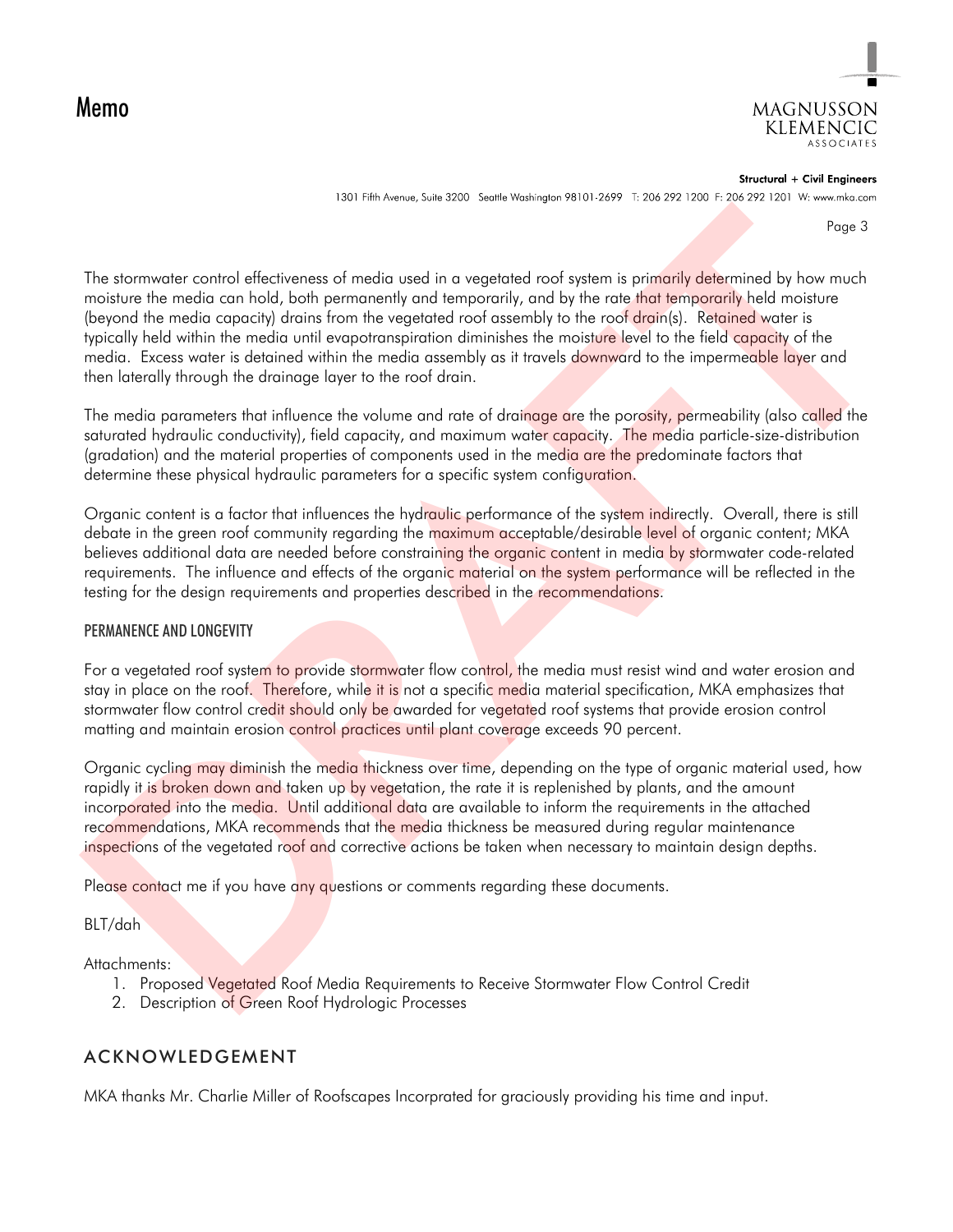Memo



Structural + Civil Engineers

Page 4

### REFERENCES

American Society for Testing and Materials (ASTM).

Carey, Patrick, Northwest EcoBuilding Guild, personal communication with B. Taylor, MKA, 2006.

Forschungsgesellschaft Landschaftsentwicklung Landschaftsbau (FLL), "Guideline for the Planning, Execution and Upkeep of Green-Roof Sites," Bonn, Germany, 2002, (English version, 2004).

Green Roofs for Healthy Cities, "ASTM Standards Workshop Participant's Manual," Boston, MA, 2006.

Philippi, Peter M., "How to Get Cost Reduction in Green Roof Construction," Greening Rooftops for Sustainable Communities Conference, Boston, Massachusett, 2006

Taylor, Brian L., and Gangnes, Drew, "Technical Memorandum: Stormwater Control Potential for Seattle Green Roof Retrofits – Seattle Public Utilities Green Roof Retrofit Study, Seattle, Washington", Magnusson Klemencic Associates, June 14, 2007. Pape A<br>REFERENCES<br>American Society for Testing and Materials (ASTM).<br>Coroy, Potrick, Northwest Eco8Uriding Guild, personal communication with B. Taylor, MKA, 2006.<br>Transformation Coronal State (See The Coronal Control of t

L:\SPUGreenRoof\corresp\Spencer\_Green Roof Media Specs\_022808\_memo.doc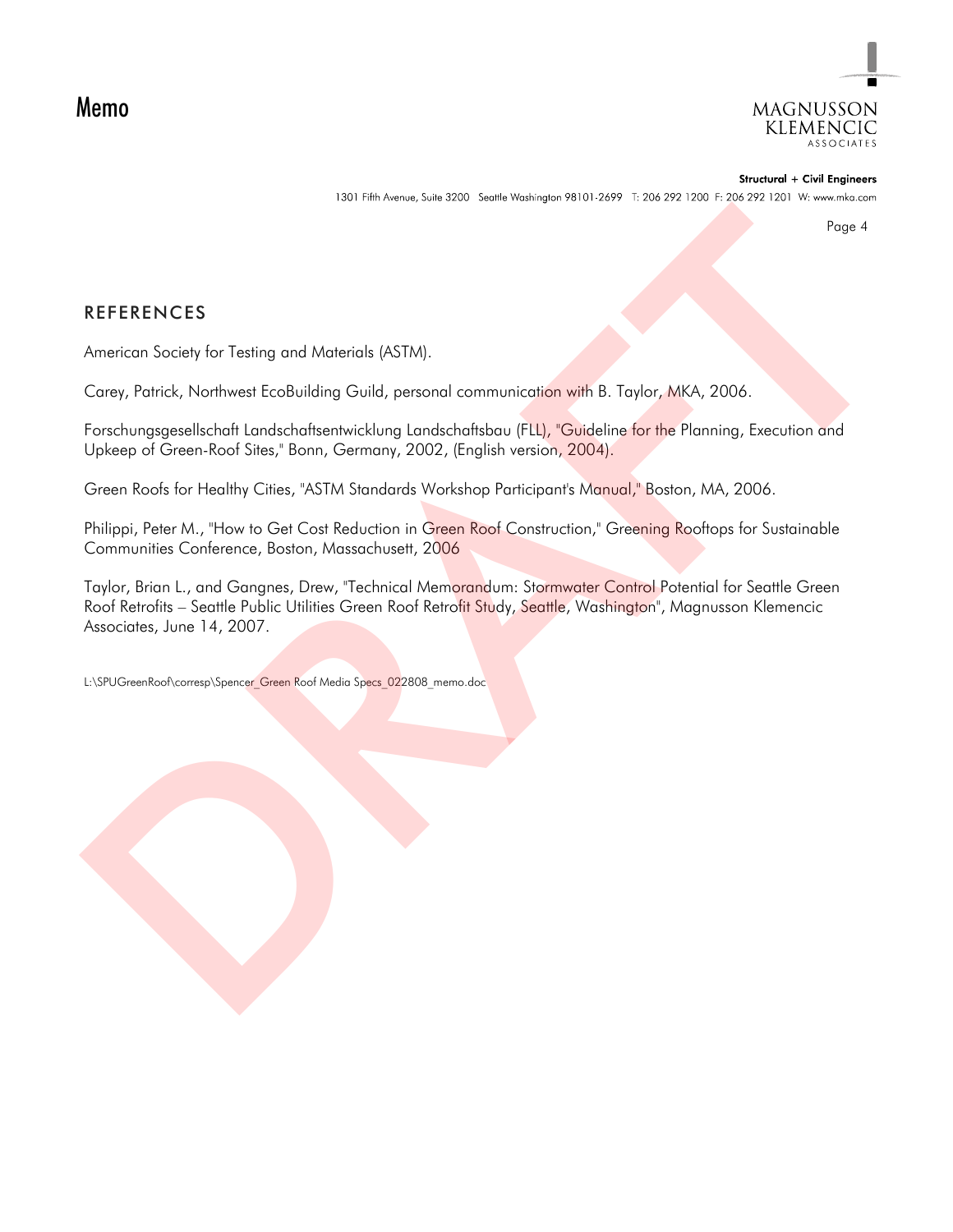

## Attachment 1 Proposed Vegetated Roof Media Requirements to Receive Stormwater Flow Control Credit

#### SPU Storm Code Review Seattle, Washington

February 29, 2008

The following recommendations are appropriate for vegetated roof systems ("green roofs") seeking to obtain stormwater flow control credit. It is beyond the scope of these recommendations to instruct readers in the selection and design of vegetated roof systems and materials; selection and design is to be done by experienced practitioners. Rather, these recommendations identify the specific requirements of growing and drainage media that must be met in order for the vegetated roof installation to receive stormwater flow control credit as described in the City of Seattle drainage code. It is the responsibility of the vegetated roof designer, and beyond the scope of these stormwater-related requirements, to ensure that the media used in the vegetated roof system will support and sustain the plants used in the installation. Attachment 1<br>
Proposed Vegetated Roof Media Requirements to Receive<br>
Stormwater Flow Control Credit<br>
SPU Stormwater Flow Control Credit<br>
SPU Storm Code Review<br>
Seattle, Washington<br>
The following recommendations are appropr

These recommendations are provided to fulfill flow control requirements; requirements to fulfill water quality objectives are not addressed.

## VEGETATED ROOF MEDIA REQUIREMENTS

Table 1 identifies the acceptable ranges of specific media properties and attributes that must be met to comply with the vegetated roof flow control credit requirements. Table 1 also identifies testing protocols used to determine the media properties. The drainage code provides additional requirements for vegetated roof systems that also must be met to receive the flow control credit. The green roof designer of the vegetated roof system must verify compatibility of the media properties for the specific horticultural goals, including but not limited to plant establishment, plant survival, nutrient availability, and organic content.

As an additional resource for designers, Table 2 shows suggested media properties that, when met, shoul<mark>d yield a</mark> media t<mark>hat a</mark>pproximately conforms to the Table 1 requirements.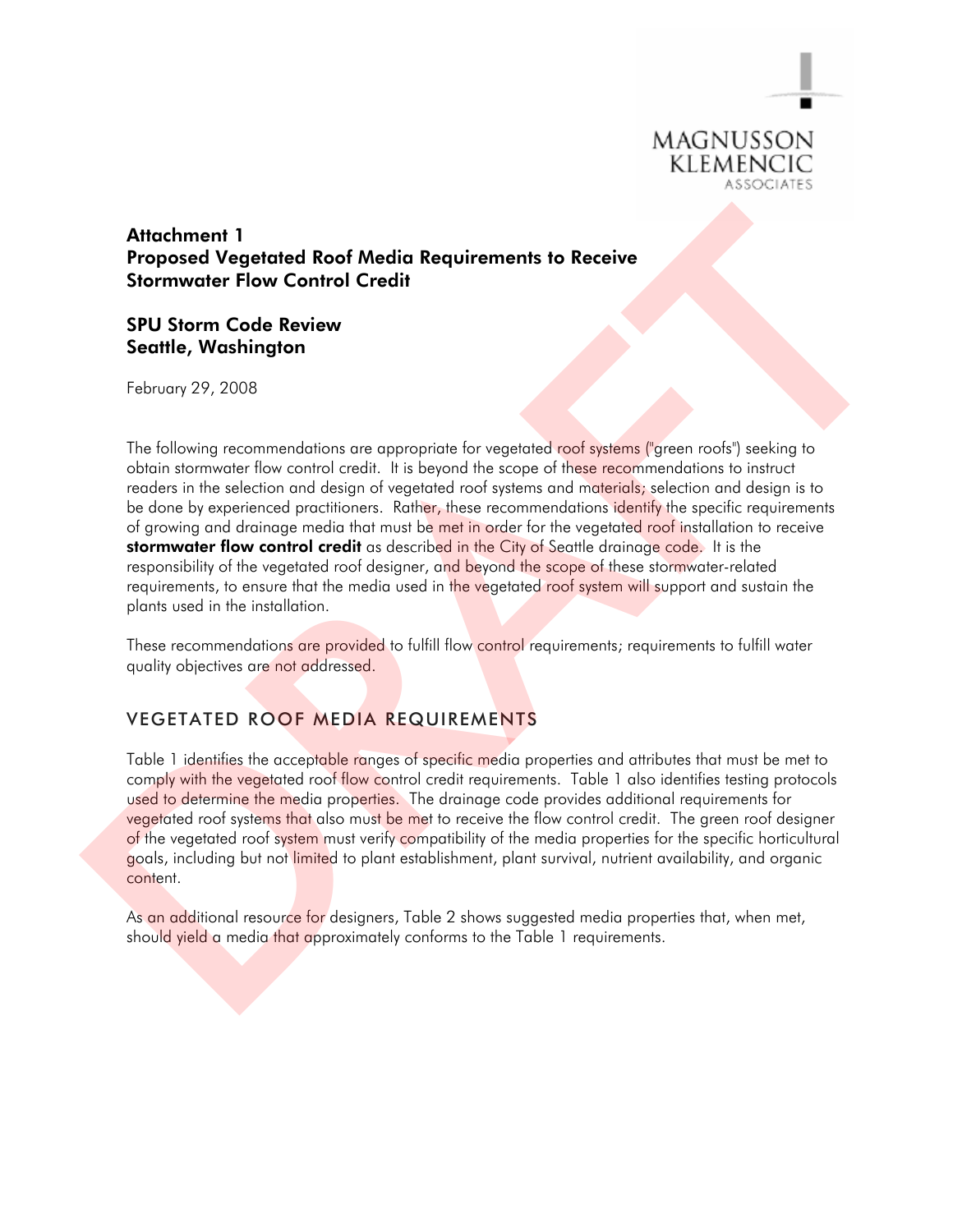

▬

### Table 1. Minimum Requirements for Engineered Media for Vegetated Roofs to Receive Flow Control Credit

| <b>Water Retention</b><br><b>Parameters</b>   | <b>Units</b> | <b>Determination</b>                                                                                                                                                                                                                                                                                      | <b>Drainage</b><br><b>Media for</b><br><b>Multi-Course</b><br><b>System</b> | Growing<br><b>Media for</b><br><b>Single-Course</b><br><b>System</b><br>(Depth<br>$\leq$ 6 Inches) | Growing<br><b>Media for</b><br><b>Multi-Course</b><br><b>System</b><br><b>(Total Depth)</b><br>$\leq$ 6 Inches) | <b>Growing Media</b><br>for Intensive<br><b>Green Roof</b><br><b>System</b><br><b>(Total Depth</b><br>$> 6$ Inches) |
|-----------------------------------------------|--------------|-----------------------------------------------------------------------------------------------------------------------------------------------------------------------------------------------------------------------------------------------------------------------------------------------------------|-----------------------------------------------------------------------------|----------------------------------------------------------------------------------------------------|-----------------------------------------------------------------------------------------------------------------|---------------------------------------------------------------------------------------------------------------------|
| <b>Total Pore</b><br>Volume (A)               | vol. %       | <b>ASTM E2399</b>                                                                                                                                                                                                                                                                                         | 25% min.                                                                    | 30% min.                                                                                           | 45% min.                                                                                                        | 45% min.                                                                                                            |
| Maximum<br>Water<br>Capacity <sup>1</sup> (B) | vol. %       | <b>ASTM E2399</b>                                                                                                                                                                                                                                                                                         |                                                                             | 25% to 65%                                                                                         | 35% to 65%                                                                                                      | 45% to 65%                                                                                                          |
| Water                                         | cm/s         | ASTM E2396-05                                                                                                                                                                                                                                                                                             | 0.3 to 3.2                                                                  | $0.1$ to $1.0$                                                                                     | 0.002 to 0.1                                                                                                    | 0.002 to 0.1                                                                                                        |
| Permeability <sup>2</sup>                     | in/min       |                                                                                                                                                                                                                                                                                                           | 7 to 75                                                                     | 2.4 to 24                                                                                          | $0.05$ to $2.4$                                                                                                 | $0.05$ to $2.4$                                                                                                     |
| Air Content at<br>Max. Water<br>Capacity      | vol. %       | Difference:<br>$(A) - (B)$                                                                                                                                                                                                                                                                                |                                                                             | 4% min.                                                                                            | 4% min.                                                                                                         | 4% min.                                                                                                             |
| <b>Total Organic</b><br>Matter                | mass %       | Loss on Ignition                                                                                                                                                                                                                                                                                          | 1% max.                                                                     |                                                                                                    |                                                                                                                 |                                                                                                                     |
| 1.<br>2.                                      |              | Designers are encouraged to use media with high maximum water capacity for improved stromwater control capacity.<br>Also called saturated hydraulic conductivity. Designers are encouraged to use media with permeability at the low end of the<br>ranges shown for improved stormwater control capacity. |                                                                             |                                                                                                    |                                                                                                                 |                                                                                                                     |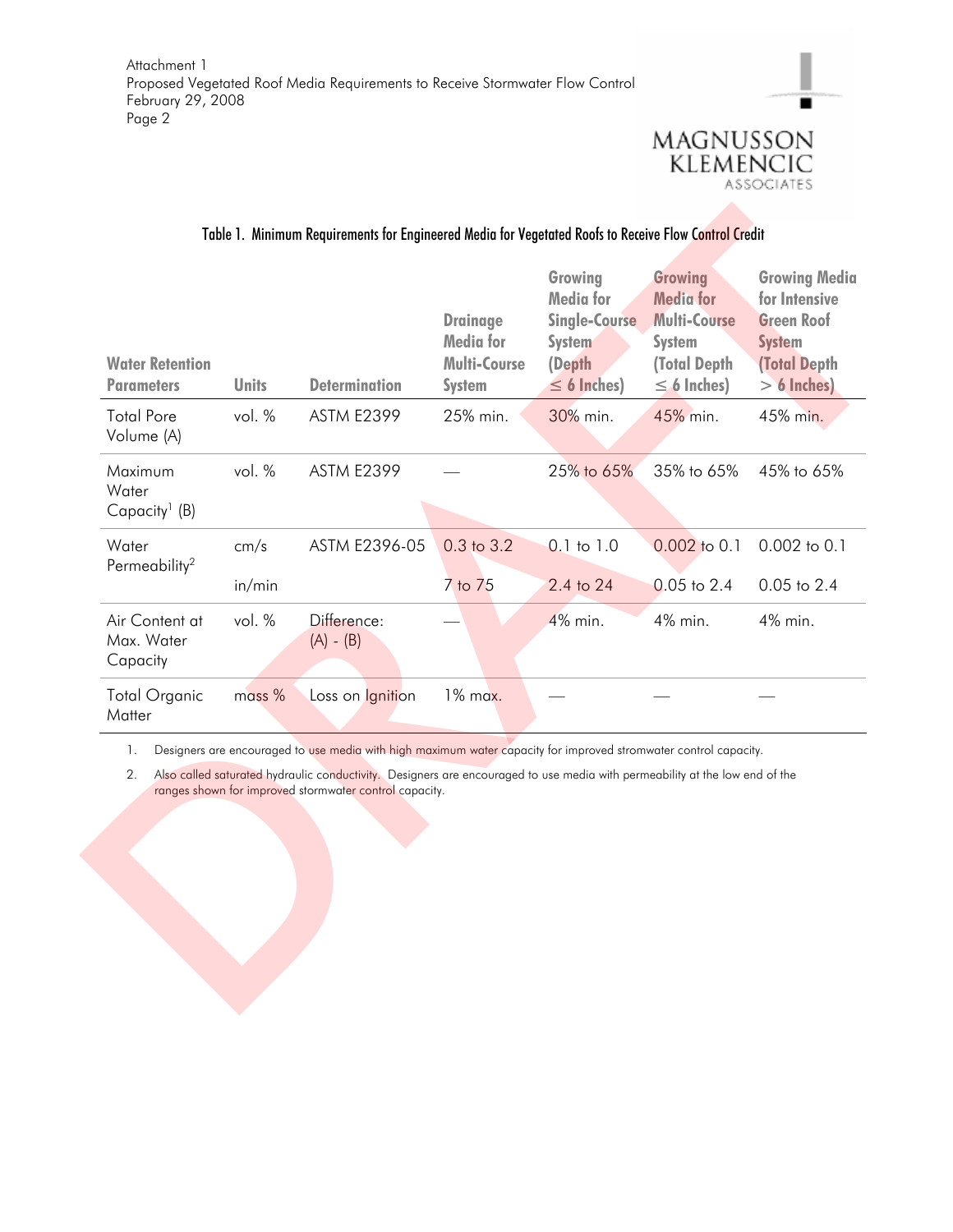

▬

| <b>Property</b>                                        | <b>Units</b> | <b>Determination</b>                                                                                                                                                                                                                                                                                                                           | <b>Drainage</b><br><b>Media</b> for<br><b>Multi-Course</b><br><b>System</b> | Growing<br><b>Media</b> for<br><b>Single-Course</b><br><b>System</b><br>(Depth<br>$\leq$ 6 Inches) | <b>Growing</b><br><b>Media for</b><br><b>Multi-Course</b><br><b>System</b><br>(Total Depth<br>$\leq$ 6 Inches) | <b>Growing Media</b><br>for Intensive<br><b>Green Roof</b><br><b>System</b><br><b>(Total Depth</b><br>$> 6$ Inches) |
|--------------------------------------------------------|--------------|------------------------------------------------------------------------------------------------------------------------------------------------------------------------------------------------------------------------------------------------------------------------------------------------------------------------------------------------|-----------------------------------------------------------------------------|----------------------------------------------------------------------------------------------------|----------------------------------------------------------------------------------------------------------------|---------------------------------------------------------------------------------------------------------------------|
| <b>Particle Size Distribution</b>                      |              | ASTM D422 <sup>2</sup>                                                                                                                                                                                                                                                                                                                         |                                                                             |                                                                                                    |                                                                                                                |                                                                                                                     |
| $d \leq 0.02$ mm                                       | mass %       |                                                                                                                                                                                                                                                                                                                                                |                                                                             |                                                                                                    |                                                                                                                | 10% max.                                                                                                            |
| $d \le 0.063$ mm                                       | mass %       |                                                                                                                                                                                                                                                                                                                                                |                                                                             | 7% max.                                                                                            | 15% max.                                                                                                       | 20% max.                                                                                                            |
| $d \leq 0.2$ mm                                        | mass %       |                                                                                                                                                                                                                                                                                                                                                |                                                                             |                                                                                                    | 25% max.                                                                                                       | 10% to 35%                                                                                                          |
| $d \leq 0.5$ mm                                        | $mass %$     |                                                                                                                                                                                                                                                                                                                                                |                                                                             | 20% max.                                                                                           | 15% to 42%                                                                                                     | 19% to 60%                                                                                                          |
| $d \leq 2$ mm                                          | mass %       |                                                                                                                                                                                                                                                                                                                                                | 2% max.                                                                     | 50% max.                                                                                           | 43% to 72%                                                                                                     | 40% min.                                                                                                            |
| $d \leq 4$ mm                                          | mass %       |                                                                                                                                                                                                                                                                                                                                                |                                                                             | 25% to 80%                                                                                         |                                                                                                                |                                                                                                                     |
| $d \leq 6$ mm                                          | mass %       |                                                                                                                                                                                                                                                                                                                                                | 30% max.                                                                    | 44% to 100%                                                                                        | 70% min.                                                                                                       | 70% min.                                                                                                            |
| $d \leq 10$ mm                                         | mass %       |                                                                                                                                                                                                                                                                                                                                                | 80% min.                                                                    | 77% min.                                                                                           |                                                                                                                | 100%                                                                                                                |
| $d \leq 15$ mm                                         | mass %       |                                                                                                                                                                                                                                                                                                                                                | 100%                                                                        | 100%                                                                                               | 100%                                                                                                           |                                                                                                                     |
| <b>Water Retention</b><br><b>Parameters</b>            |              |                                                                                                                                                                                                                                                                                                                                                |                                                                             |                                                                                                    |                                                                                                                |                                                                                                                     |
| <b>Total Organic</b><br>Matter                         | mass %       | Loss on<br>lgnition                                                                                                                                                                                                                                                                                                                            | 0%                                                                          | 4% max.                                                                                            | 6% max.                                                                                                        | 6% max.                                                                                                             |
| 1.<br>2.<br>ASTM C-136 may be used for drainage media. |              | Suggested properties are for information and use by the designer and are not subject to City review. For additional design<br>suggestions, refer to "Guideline for the Planning, Execution and Upkeep of Green-Roof Sites," Forschungsgesellschaft<br>Landschaftsentwicklung Landschaftsbau (FLL), Bonn, Germany, 2002 (English version, 2004) |                                                                             |                                                                                                    |                                                                                                                |                                                                                                                     |

## Table 2. Suggested Design Properties for Engineered Media for Vegetated Roofs<sup>1</sup>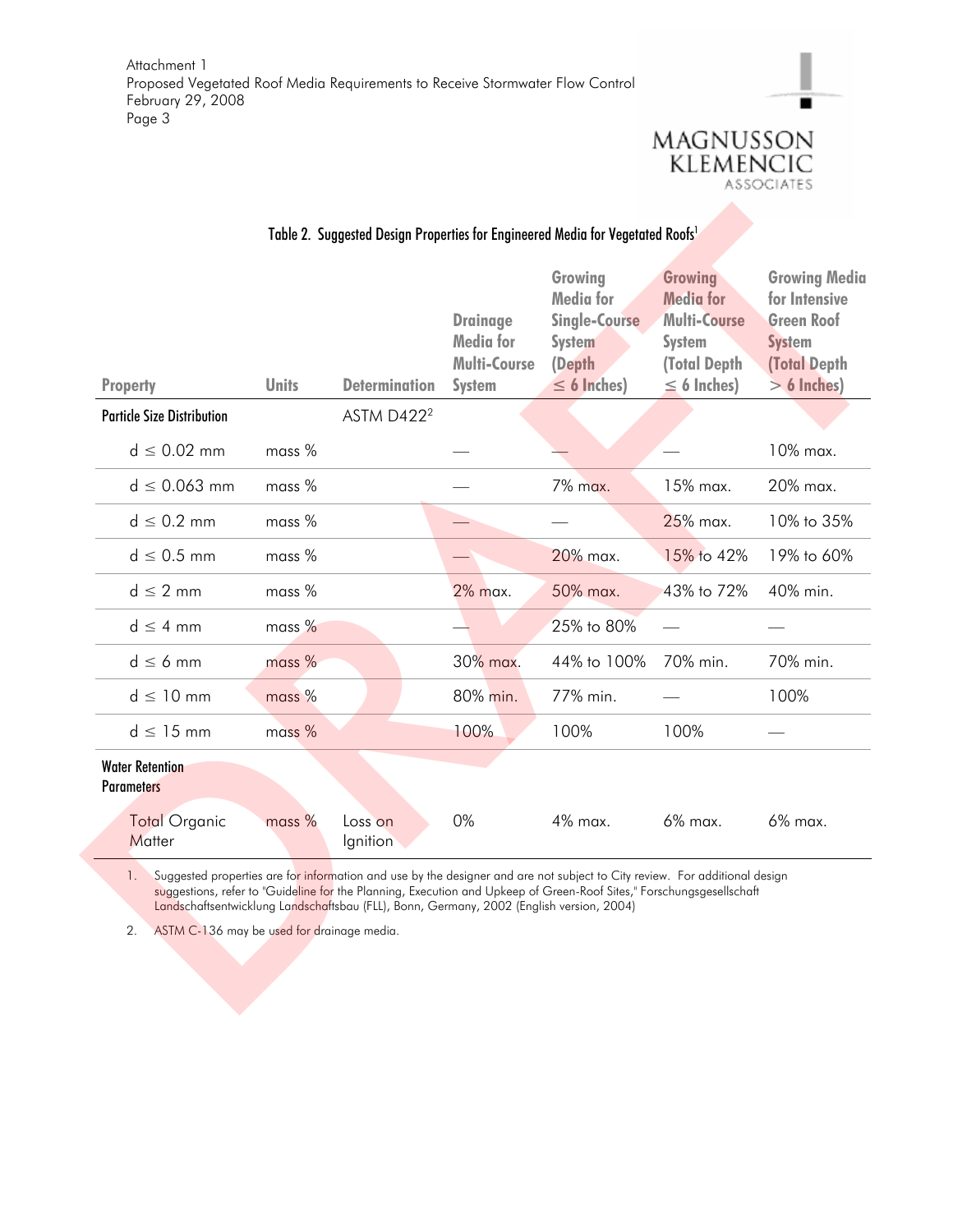

## MEDIA TESTING AND ACCEPTED PRODUCTS

Vegetated roof media shall be tested to verify conformance with the requirements of Table 1. The following is a list of soil laboratories familiar with testing requirements for vegetated roof media.

- Pennsylvania State University Agricultural Analytical Services Lab, University Park, Pennsylvania. Telephone: 814-863-0841. Website: www.aasl.psu.edu
- Soil Control Lab, Watsonville, California. Telephone: 831-724-5422. Website: www.greenrooflab.com
- British Columbia Institute of Technology (pending verification)
- Washington State University Cooperate Extension Service (pending verification)

As of February 2008, the approximate cost of testing a 5-gallon sample is less than \$300.

Based on the available information, media on the following list comply with the requirements for the flow control credit. Other media will be accepted so long as test results verify the hydraulic design parameters are within acceptable ranges. MEDIA TESTING AND ACCEPTED PRODUCTS<br>
Vegetared roof media shall be tested to verify conformance with the requirements of Table 1. The<br>
following is a list of solid biomototres formian with testing requirements for regarded

Accepted Media:

- Roof-lite™ (available from Swanson Bale & Mulch, Longview, Washington)
- Roofscapes Incorporated (specific blends to be determined)
- American Hydrotech (pending verification)
- Greengrid (pending verification)
- Garland Greenshield (pending verification)

L:\SPUGreenRoof\corresp\Spencer\_Green Roof Media Specs\_022808\_Attach 1.doc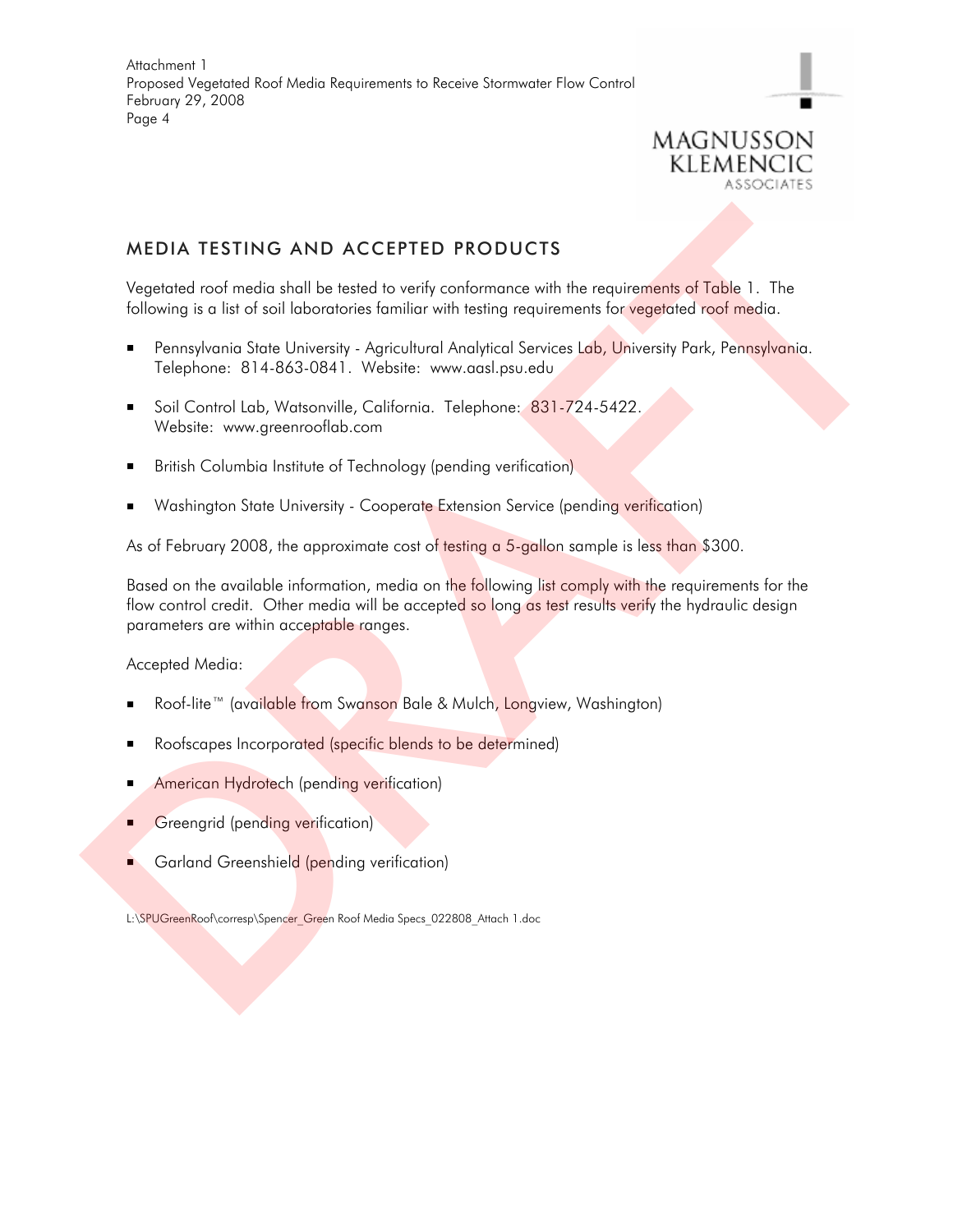

## Attachment 2 Description of Green Roof Hydrologic Processes

### SPU Storm Code Review Seattle, Washington

February 29, 2008

-

#### GREEN ROOFS FOR STORMWATER MANAGEMENT

The stormwater management benefits of vegetated roof covers (green roofs) have frequently been cited as a compelling reason to promulgate the greening of urban rooftops (Scholz-Barth, 2001; Peck, et al., 1999). The most commonly reported stormwater benefits of green roofs are reduction in flow volumes and reduction in peak runoff rates due to flow attenuation. International research has demonstrated the benefits offered by green roofs; however, efforts to quantify and monitor the benefits achieved in specific climatic regions of the United States have only begun in recent years. While green roof stormwater benefits have been quantified for some climatic areas, there has been little information available on the performance of these systems in Seattle until very recently (Taylor and Gangnes, 2004). While there are a number of established green roofs in Western Washington and Seattle, the first Puget Sound basin stormwater performance data known to exist were collected by MKA from 2005–2006 as part of the Seattle Greenroof Evaluation Project (SGREP). These data confirmed the stormwater control potential of green roofs in Seattle. The City of Seattle implemented a separate monitoring program in 2006 to collect runoff data from several full-scale green roof installations. Attachment 2<br>
Description of Green Roof Hydrologic Processes<br>
SPU Storing Code Review<br>
Seattle, Washington<br>
February 29, 2008<br>
CREEN ROOFS FOR STORMWATER MANAGEMENT<br>
The convention comparement because of gradient contents

## BASIC TYPES OF GREEN ROOFS

Global interest in green roofs has been growing in recent years as cities look for innovative practices that can enhance the environmental sustainability of urban environments. For various reasons, green roofs have been promoted and successfully implemented on a wide scale in Germany over the past several decades. The experience gained and academic research conducted in Germany informed the development of the "Guidelines for the Planning, Execution and Upkeep of Green-Roof Sites – Roof-Greening Guidelines," by the Forschungsgesellschaft Landschaftsentwicklung Landschaftsbau (The Landscaping and Landscape Development Research Society, hereafter "FLL"), which are intended to be "recognized rules of technique" that "present a yardstick for precise and faultless technical behaviour" (FLL, 2002). Because there are no comprehensive, uniform international or U.S. standards<sup>1</sup> for roof greening practices, the FLL is often regarded as the state-of-the art for establishing green roof design standards.

<sup>&</sup>lt;sup>1</sup> ASTM has developed several standards for testing green roof materials but does not provide the same level of comprehensive guidance as that found in the FLL guidelines.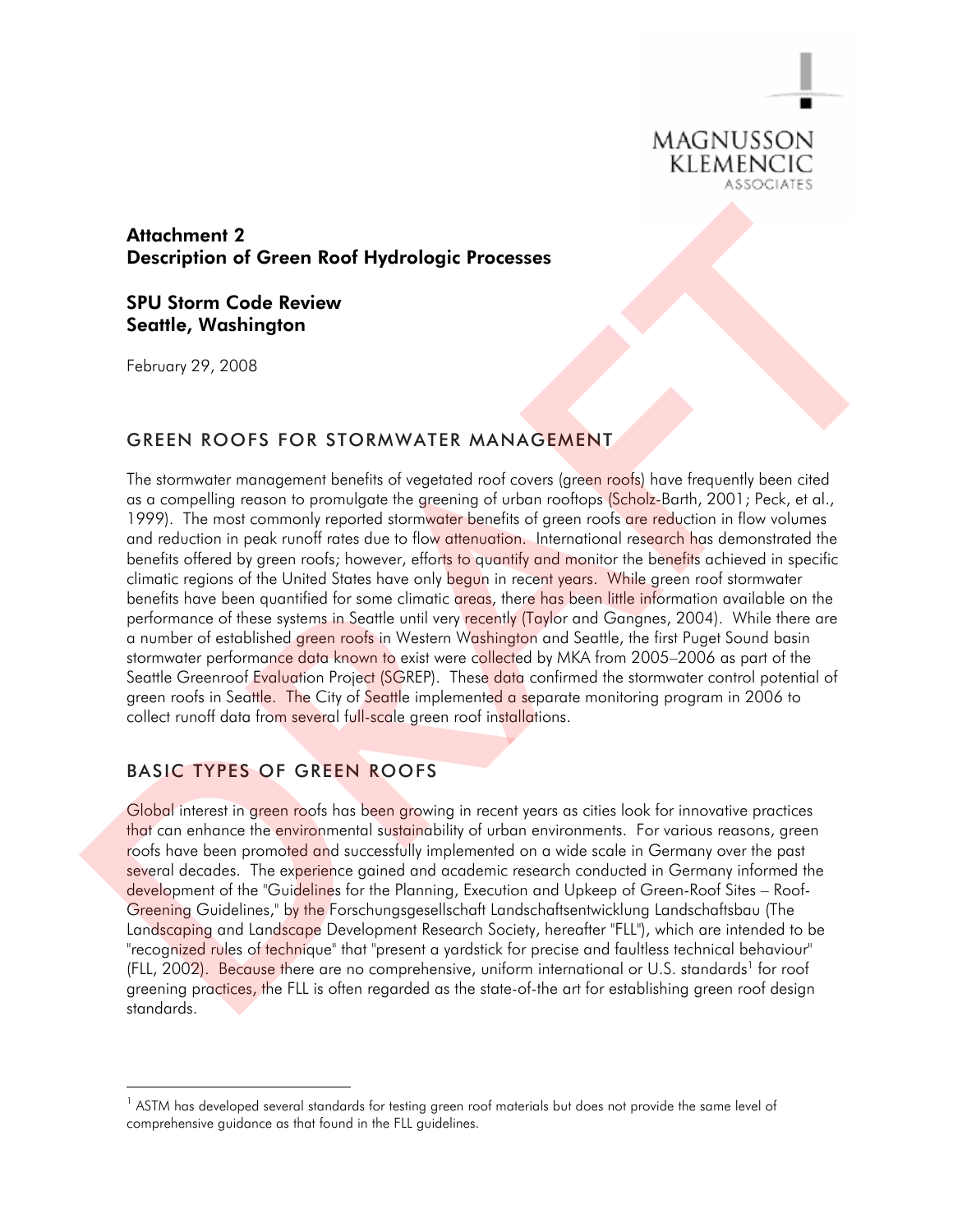

Green roofs are generally classified by the depth and planting scheme (FLL, 2002). "Intensive" green roofs are 6 inches to 2 feet deep; planted with ground covers, grasses, shrubs, and even trees; and require regular landscape maintenance. "Semi-intensive" or "simple intensive" roofs are generally 6 inches to 2 feet deep and use a limited planting palette of grasses, ground cover, and shrubs that require little attention. "Extensive" green roofs are 2 inches to 6 inches deep; use a planting palette of drought-tolerant, low-maintenance ground covers; and are designed to create an expansive naturalappearing landscape. Extensive green roofs have the lowest weight and are most suitable for placement on existing structures. Extensive green roofs are the focus of the remainder of this memorandum.

The FLL distinguishes between single-course and multi-course green roof systems. Many European green roofs are single-layer systems that consist of a single media designed to be free-draining yet support vegetative growth (Philippi, 2006). In the U.S., however, most commercially available systems use a multi-course design that includes both a growing media and a separate drainage layer. The multi-course approach enables more robust planting palettes. Many designers and most of the roofing companies that provide green roof systems believe that additional protection is provided to the roof's waterproof membrane by using the separate drainage layer, a factor that seems to drive the use of multi-course over single-course systems. (Phillippi, 2006; Carey, 2006)

## OVERVIEW OF TYPICAL GREEN ROOF COMPONENTS

North American green roofs are frequently constructed as layered systems (Dunnett and Kingsbury, 2004), as illustrated in Figure 1 below. The bottom layer is a waterproof membrane that is installed onto the roof deck. Roof insulation may be placed either above or below the waterproof membrane, depending on the architectural roof design for the project. A root barrier is typically installed as the next layer in order to reduce the chance of root penetrations into the waterproof membrane. A drainage layer that promotes free drainage is placed next, for collecting seepage from the green roof and conveying it to the roof drain. The drainage layer is usually either a fabricated drainage product or a layer of sand- to gravel-sized aggregate with high hydraulic conductivity. Light-weight aggregates such as expanded slate or pumice often are used to reduce roof loads. A geotextile fabric is usually placed on top of the drainage layer to prevent the migration of fines from the growing media into the drainage layer. The final layer is comprised of growing media and plants. Green roots are generally distributed by the depth and plonting scheme [FL, 2002), "interarive" green roots une for the step in both the form of the step in the first of the depth of the depth of the depth of the depth of

The growing media layer is the heart of a green roof system since it comprises most of the volume of the green roof "veneer," enables plants to grow and survive harsh rooftop conditions, and provides su<mark>bstantial</mark> stormwater <mark>benef</mark>its (Miller, 2003). Growing media are engineered "soils" that are designed to ach<mark>ieve sp</mark>ecific goals for rainwater retention and provide appropriate growing conditions for the green roof vegetation. The depth of the media depends on the desired functions of the green roof, the load-bearing capacity of the structure, the desired plants, and the cost of the media.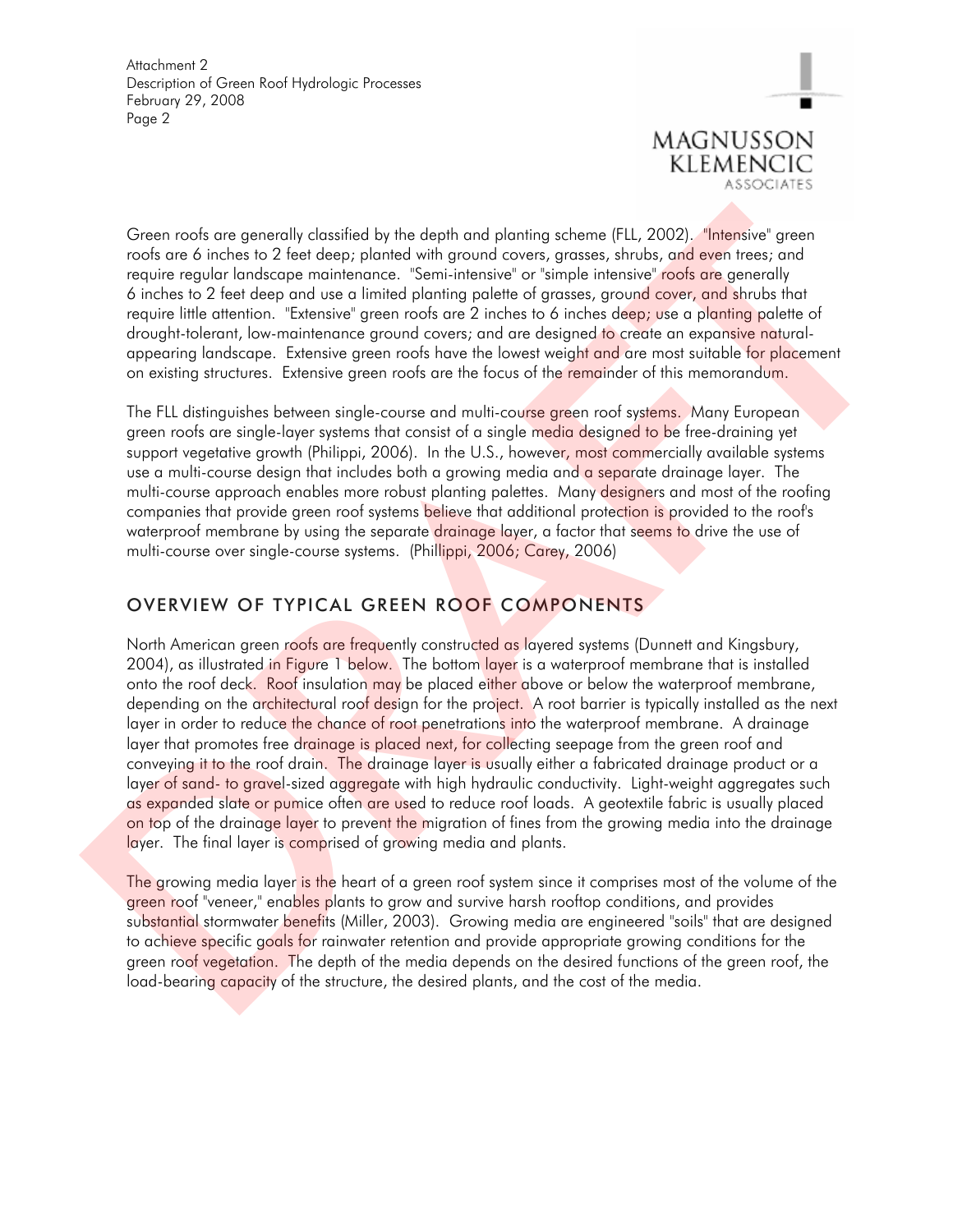

MAGNUSSON klemencic

Figure 1. Typical Green Roof Section and Hydrologic Processes Source: Taylor and Gangnes, 2004

Most mix designs of growing media consist of primarily mineral aggregates with small amounts of organic material. The media are mostly mineral because organic soil materials installed in green roofs tend to decompose and dissipate over time. Lightweight aggregates such as expanded slate or pumice often are incorporated to reduce roof loads. Hydraulic qualities that enable plantings to establish themselves and survive the harsh rooftop environment are a primary consideration in the growing media design, such as a resistance to moisture removal as the media dries, which can be configured to facilitate the vegetation adapting to dry roof conditions (Miller, 2003). In "Moisture Management in Green Roofs," Miller noted the following:

The ideal green roof media will combine many features that are typically mutually exclusive in nature:

- **Efficiently absorb and tenaciously retain water**
- Be readily drained
- **Deapth** Offer a high void ratio (air volume), even when approaching saturation
- Exhibit moderate to high effective surface area

As a result, green roof media is almost always a manufactured 'soil-less' material. (Miller, 2003)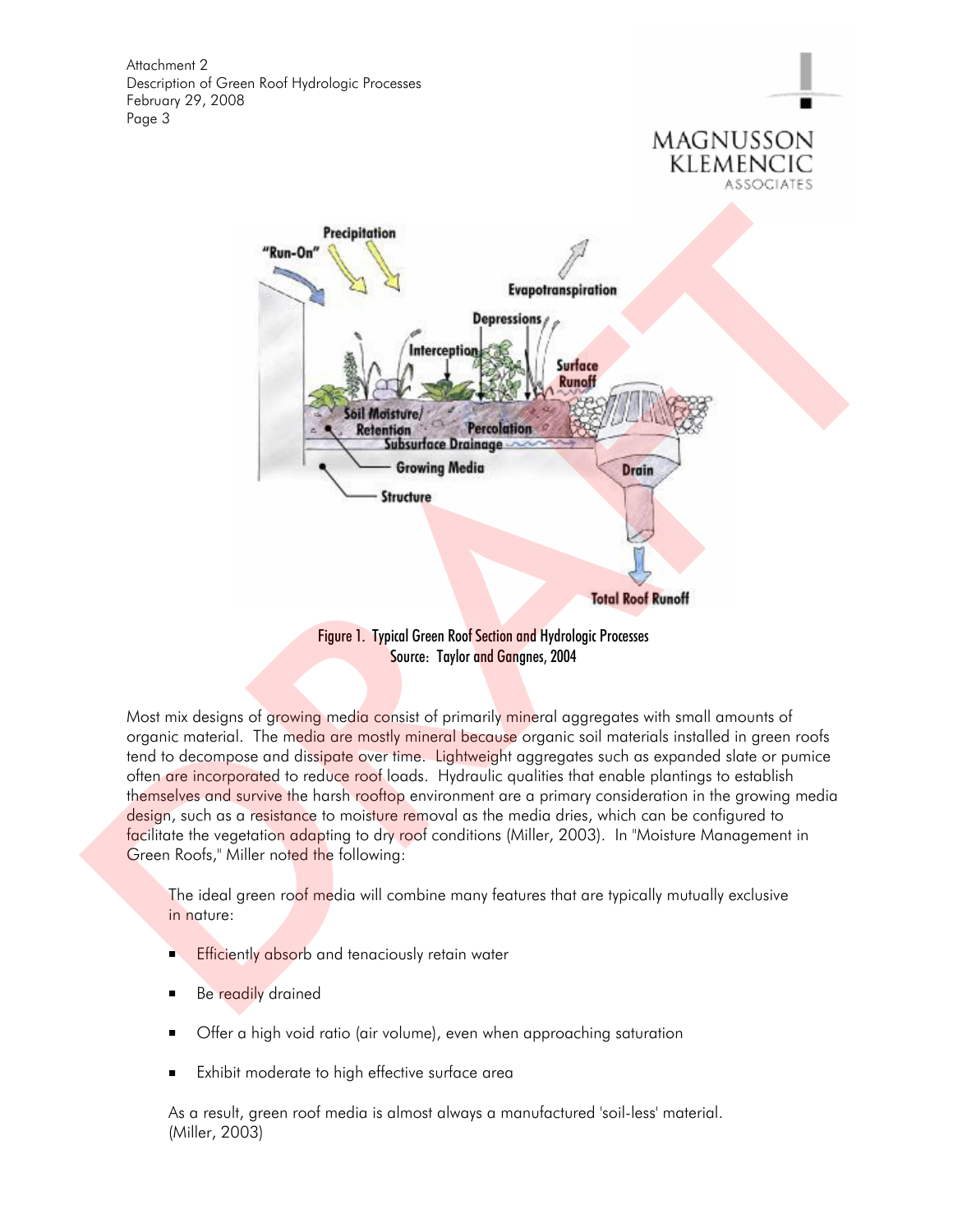

The growing media are planted with species suitable to rooftop environs. The plants are typically drought- and wind-tolerant in order to accommodate the exposed setting (Dunnett and Kingsbury, 2004). Plants that can thrive in nutrient-poor shallow substrates are most suitable. Succulent ground covers such as the Sedum family of plants have proven to be especially well-suited for green roofs; these plants absorb moisture during rainstorms and store it for use during dry periods.

Drainage for multi-course green roofs can be provided in several ways. Many green roof vendors use a rigid drainage "board" comprised of a molded sheet, usually plastic, shaped to provide both moisture storage "cups" and an underlying void space that provides for free flow of drainage of water that seeps through upper green roof layers. Geotextile and root barrier fabrics are often adhered to the molded sheet to provide material separation (filtration to restrict fines to the growing media layer) and root control. The second drainage approach used in multi-layer systems is to provide an aggregate drainage layer. Typical aggregates include pumice, gravel, expanded slate/clay, and recycled brick. A third approach is to use a drainage fabric or mat placed beneath a filter fabric that provides for clear drainage to the roof drain. Unlike a drain board, a drain mat/fabric is more flexible but does not provide storage "cups" to retain moisture for plant uptake between storms. The growing media are photel with species suidable to reactop movies. The plans are figured drought and wide-to-beam the background of the suitable to react and the suitable of contribution (Domination Singleting Counsel

Modular green roofs systems, including tray systems, also are widely used. These are similar to multicourse systems; the growing media and filtration layer are provided within a tray or module, while the drainage layer function is provided in a clear-space between the tray and the roof membrane. The bottom of trays/modules are typically shaped to provide clear drainage channels so there is no need for an aggregate layer o<mark>r drai</mark>n board/mat. Holes in th<mark>e tray</mark> (e.g., 1/4 inch diameter at 8 inches on center) allow excess moisture to drain from inside the tray to the drain channels.

Additional components may be included as part of the green roof assembly but are not always required. Irrigation systems may be needed depending on the planting scheme, and are highly recommended by MKA to prevent Seattle's summer drought from harming plants. Erosion-control fabrics are used to prevent the media from erosion and wind scour until plant coverage and root structure is adequate to prevent movement of the growing media material. On sloped roofs, baffles may be employed to prevent the media from migrating (sliding) down the roof. On high roofs, steel cables or nets may be integrated to hold the green roof in place during high winds.

# GREEN ROOF HYDROLOGIC AND DRAINAGE PROCESSES

The veneer of growing media and plants affect the hydrologic cycle of buildings with green roofs. The green roof plants absorb moisture from the soil and transpire water to the atmosphere. The growing media absorb and retain moisture that may later be taken up by plants or evaporated through solar heating of the media. Excess moisture that is not retained in the growing media percolates through the media and then flows through the drainage layer ultimately to the roof drain, after which point the flow becomes building runoff. The net effect is that initial portions of rainfall are retained until the moistureretaining capacity of the growing media is satisfied, upon which point "breakthrough" occurs and water begins to seep through the media into the drainage layer.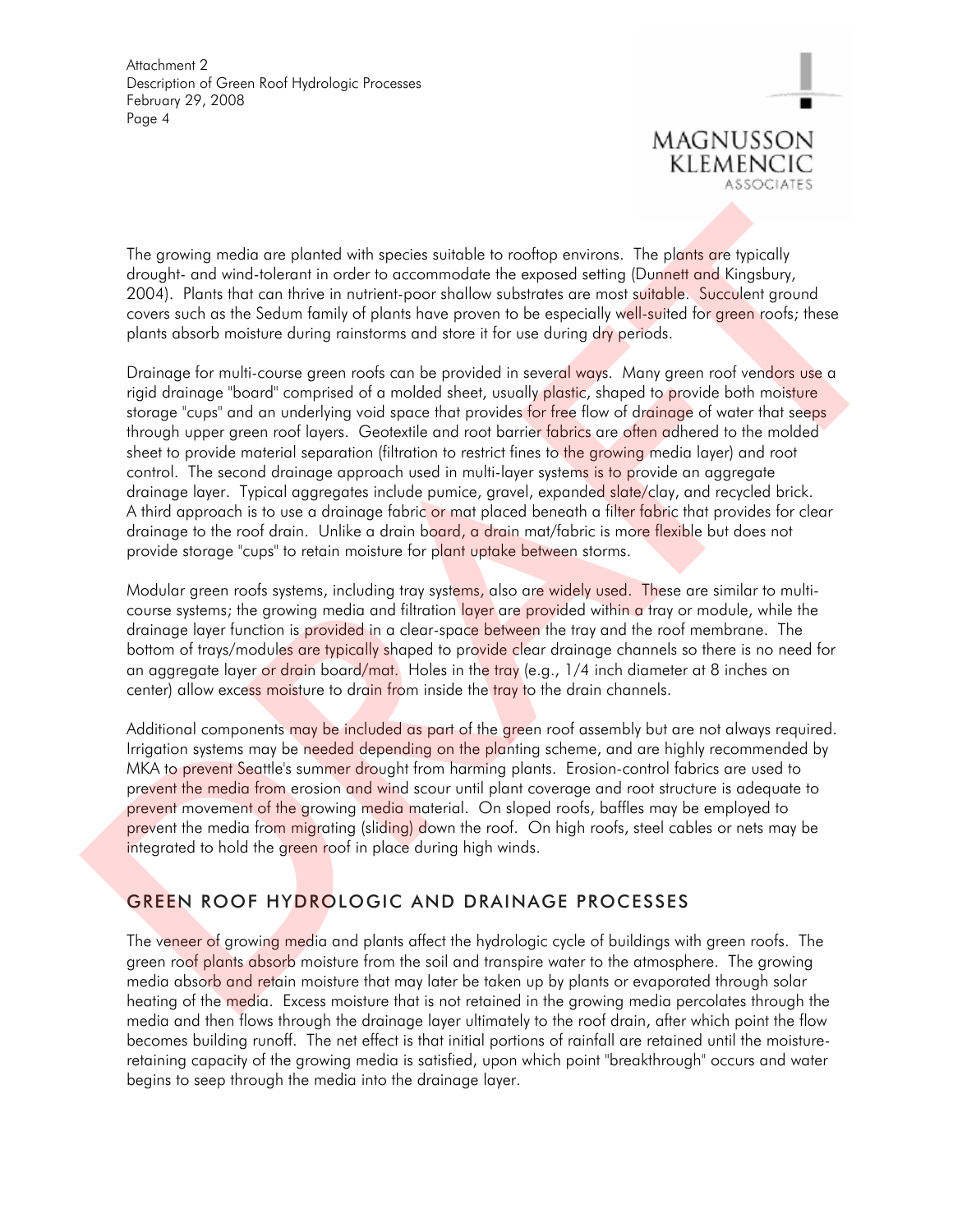

It is worth noting that for typical green roofs—designed using engineered growing media—excess precipitation almost always becomes seepage flow through the media rather than surface "runoff." This percolation and lateral flow of the seepage can extend the time before which rain becomes runoff (in comparison to a conventional roof), attenuating the flow of runoff from the building.

The macro-level drainage strategy used when designing green roofs is to (1) provide permeable engineered media to reduce surface runoff and retain moisture, and (2) allow water that percolates through the media to flow laterally to a drain. Hydrologic processes in the media layer(s) are discussed below. The lateral flow of water takes place in the drainage layer of multi-course systems, or throughout the media profile of a single-course system. Interceptor drains are typically installed as needed on larger green roofs to limit the lateral flow to 12 to 25 feet. These interceptors may control the overall depth of water while conveying seepage flow to the roof drain location. It is worth noting that for typical green roofs—designed uting engineered growing medic—excess<br>precision united downs locous sections are consistent in meta-calculations and the meta-calculation through the meta-calculati

Various soil-moisture processes are at play in the growing media of green roofs. These same processes can also occur within aggregate media when it is used for the drainage layer. There are several categories of moisture storage in soils and green roof media (Miller, 2003; Gregory, et al., 1999):

- Hygroscopic water is defined as water unavailable to plants and not drainable by gravity; the only practical way to remove this water is by oven-drying. The upper limit of this portion of soil-moisture storage is referred to as the "wilt point" and is typically 8 to 15 percent by volume in green roof growing media. (Miller, 2005).
- Moisture exceeding the wilt point of the media is held in pores and soil voids that are available to plants but does not drain by gravity. This typically is called the "field capacity" in the green roof industry and typically is reported as the "Maximum Water Content" (MWC) based on FLL or ASTM testing procedures and is often 40 to 50 percent for green roof growing media. The effective field capacity (difference between MWC and the wilt point) of green roofs is estimated to be between 15 and 40 percent by volume (Miller, 2005), depending on the media.
- The final component of moisture storage, drainable water (also called transient storage), is water that is delayed as it flows downward through the green roof media (Miller, 2003); this is usually reported as porosity, voids, or percent-air at MWC. This is a very significant parameter because it represents an "active" storage reservoir of moisture in the soil profile that alternates from absorbing rainwater and being withdrawn through evapotranspiration processes.

The type and composition of the drainage layer also affects the runoff characteristics (Miller, 2003). Many commercially available drainage products for green roofs consist of three-dimensional mats or "drain boards" that incorporate small molded-plastic cups intended to hold water within the drainage layer (Dunnett and Kingsbury, 2004). This type of system may provide additional moisture for plant roots, but does not provide enough storage to substantially affect stormwater runoff except for small storms (Miller, 2002). However, aggregate drainage layers, such as fine pumice, can slow the flow of runoff as water migrates laterally to the interceptor/roof drain (Miller, 2003); this significant observation was observed in MKA's green roof evaluation plots.

The plants of a green roof also play a role in retaining moisture and reducing runoff (Uhl, et al., 2003), especially for low intensity storms, but this effect has not been quantified for Pacific Northwest conditions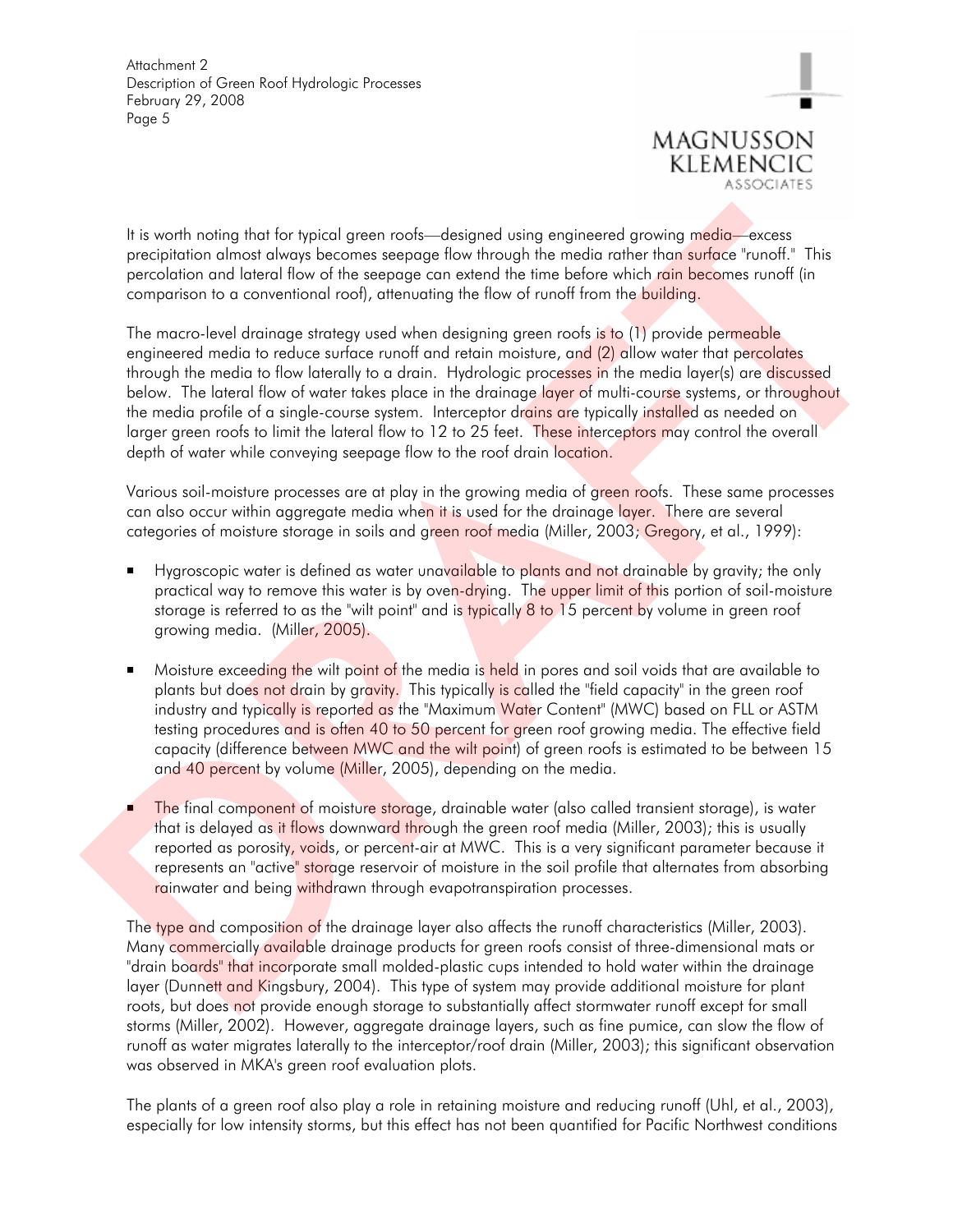

in the available literature. MKA staff have observed that some plant species have leaves shaped to intercept rainwater, with collected moisture visibly present for hours following storms. Additional research is needed to better quantify the specific role of plant uptake and interception in the overall hydrologic regime of green roof systems.

Roof slope is another factor that could affect the amount and rate of green roof runoff. Most roof flow paths are on the order of 30 to 60 feet; at this scale, runoff will collect rapidly at any slope if unimpeded. The affect of slope on roof discharge was evaluated for monitored roof plots in Germany (Uhl, et al., 2003); roof pitch did not substantially affect retention or peak rates of discharge.

Because of these different water storage and hydraulic processes, green roofs have capacity to both retain water (reducing runoff volume) and detain runoff (reducing runoff peak flow rate) from a roof. The effectiveness of a specific green roof at achieving stormwater management goals depends on the climatic zone where the system is installed and on the factors identified above: single- or multi-course construction, growing media properties, type of drainage layer, drainage layer properties, slope of roof, and properties of specific plant species. in the ovaliable literature. MKA staff have observed that some plant species have leaves shaped to<br>intercept surrection, with collectrat metalure visibly present for them following starts. Michaired literature<br>for the seco

#### REFERENCES

Carey, Patrick, Northwest EcoBuilding Guild, personal communication with B. Taylor, MKA, 2006.

Dunnett, Nigel, and Kingsbury, Noel, "Planting Green Roofs and Living Walls," Timber Press, Portland, Oregon, 2004.

Forschungsgesellschaft Landschaftsentwicklung Landschaftsbau (FLL), "Guideline for the Planning, Execution and Upkeep of Green-Roof Sites," Bonn, Germany, 2002, (English version, 2004).

Gregory, M., Cunningham, B., Schmidt, M., and Mack, B., "Estimating Soil Storage Capacity for Stormwater Modeling Applications," 6th Biennial Stormwater Research and Watershed Management Conference, September 14-17, Tampa, Florida, 1999.

Miller, Charlie, "Evaluation of Water Retention Sheets", Roofscapes, Inc., 2002.

Miller, Charlie, "Moisture Management in Green Roofs," Proceedings of Greening Rooftops for Sustainable Communities, Chicago, Illinois, 2003.

Miller, Charlie, Roofscapes, Inc., personal communication with B. Taylor, MKA, 2005.

Peck, Steven W., C. Callaghan, M. Kuhn, and B. Bass," Greenbacks from Green Roofs: Forging a New Industry in Canada," Canada Mortgage and Housing Corporation, 1999.

Philippi, Peter M., "How to Get Cost Reduction in Green Roof Construction," Greening Rooftops for Sustainable Communities Conference, Boston, Massach usett, 2006